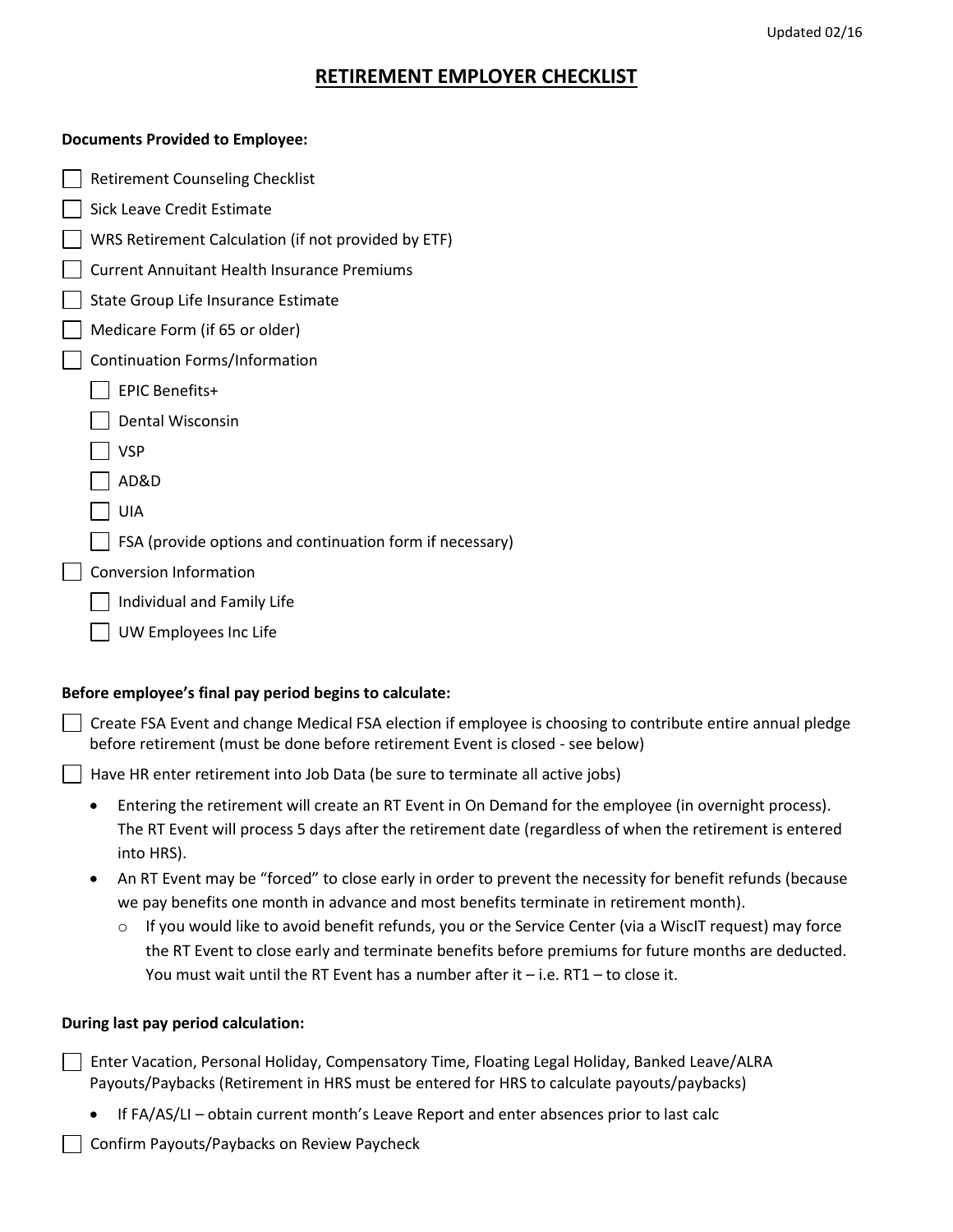### **After payroll calculation:**

- If employee met Medical FSA annual pledge before retirement, contact the Service Center to make sure employee's eligibility end date is the end of the plan year. If this step is not done, the employee's account will terminate automatically and employee will not be able to use their FSA funds through end of plan year.
- $\Box$  Print final sick leave balance for file
- $\Box$  Print final check with payout for file
- Complete Sick Leave Certification (must wait until final payroll calculates)
	- $\Box$  Complete online Accumulated Sick Leave Cert (must wait until after termination date to submit)
	- Create WiscIt to Service Center to zero out sick leave (attach certification)
	- Send copy to employee with Sick Leave Certification Insert
	- $\Box$  Keep Copy for Employee's file
	- $\Box$  Print copy of email to SC for file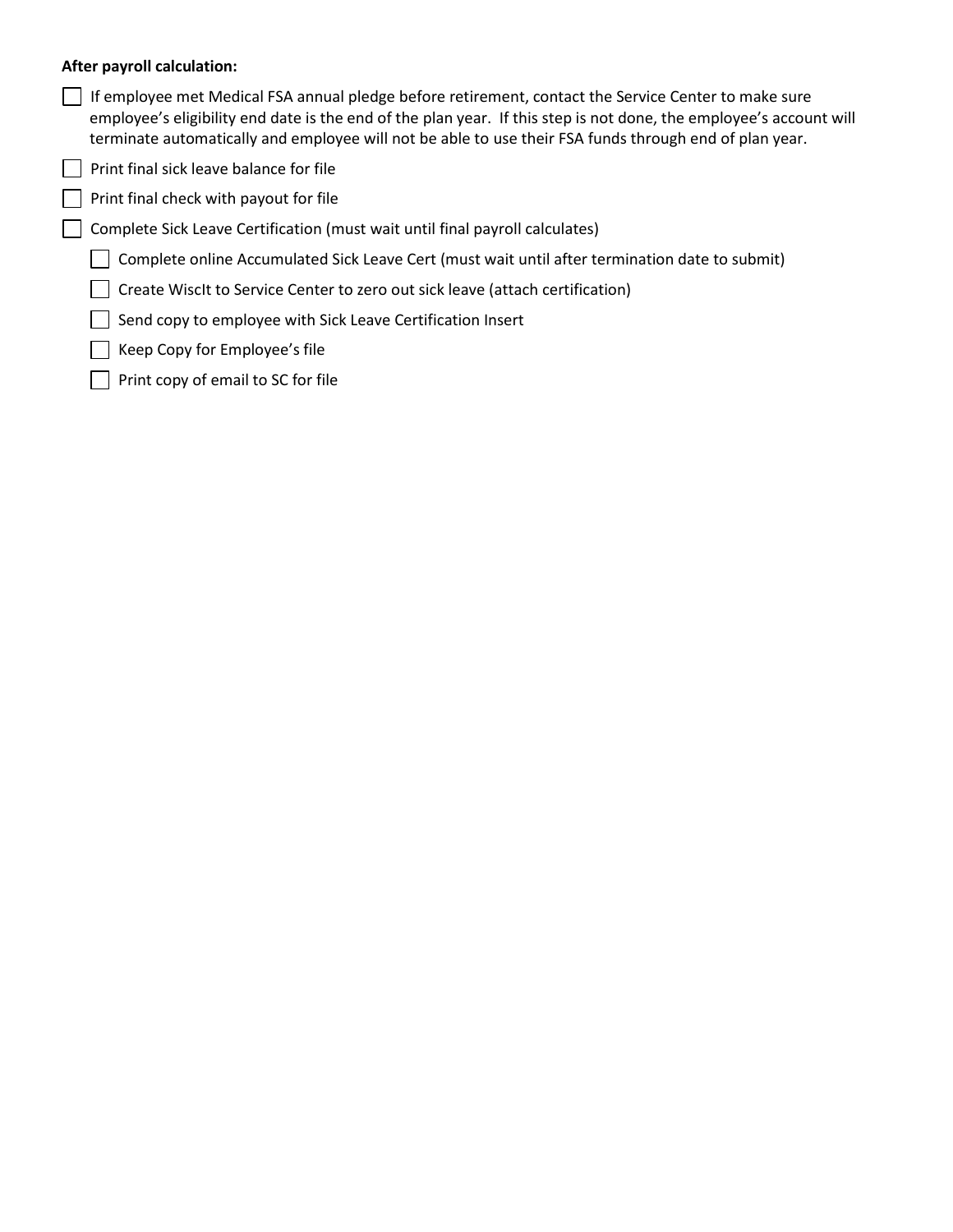#### **Detailed Counseling Information**

## **Review WRS Annuity Estimate**

**Calculation Types** – Formula or Money Purchase

Review Age Reduction Factor if applicable

## **Payment Options**

- If under age 62 Explain **Accelerated Payment Option** = an amount equal to your estimated age 62 Social Security Benefit. This option continues until Age 62.
	- $\circ$  Explain after Age 62 option, when Social Security is added to after 62 annuity should approximately equal accelerated amount.
- Life Annuity Options (need spouse's approval if married for at least one year spouse is waiving right to annuity)
	- $\circ$  For Annuitant's Life Only Will receive annuity as long as you are alive.
	- $\circ$  60 Payments Guaranteed Will receive annuity as long as you are alive, if you pass before 60 (5) years) payments, the remaining payments will be paid to any beneficiary you name (either as an annuity or a lump sum payment of the present value of the payments).
	- $\circ$  180 Payments Guaranteed Will receive annuity as long as you are alive, if you pass before 180 (15 years) payments, the remaining payments will be paid to any beneficiary(ies) you name (either as an annuity or a lump sum payment of the present value of the payments).
- Joint and Survivor Options (need spouse's approval if named survivor is not spouse)
	- o 75% Continued to Named Survivor Will receive annuity as long as you are alive. If you predecease your named survivor, they will receive 75% of your annuity as long as they are alive. Annuity stops once both annuitant and named survivor pass. (If named survivor dies with 5 years of retirement, annuitant is moved to For Annuitant's Life Only annuity option)
	- $\circ$  100% Continued to Named Survivor Will receive annuity as long as you are alive. If you predecease your named survivor, they will receive 100% of your annuity as long as they are alive. Annuity stops once both annuitant and named survivor pass. (If named survivor dies with 5 years of retirement, annuitant is moved to For Annuitant's Life Only annuity option)
	- $\circ$  Reduced 25% on Death of Annuitant OR Named Survivor Will receive annuity as long as both parties are alive. Once the annuitant or named survivor pass, surviving party will receive 75% of original annuity. Annuity stops once both annuitant and named survivor pass. (If selected Accelerated Payment Option, only after Age 62 annuity will be reduced by 25% if one party passes)
	- $\circ$  100% Continued to Named Survivor with 180 Payments (15 years) Guaranteed Will receive annuity as long as you are alive. If you pre-decease your named survivor, they will receive your full annuity as long as they are alive. If both of you were to pass before 180 payments were made, remaining payments would be paid to any beneficiary(ies) you name (either as an annuity or a lump sum payment of the present value of the payments).

 If Employee has **Military Service** Credit on retirement estimate, explain that he/she will receive ET-4313 *Military Service Affidavit*, which they must complete to verify if they are taking a military retirement or not. Form must be notarized.

### **If applicable, assist in completion of application**

- Complete *Direct Deposit Authorization* attach voided check
- Explain when they will receive  $1<sup>st</sup>$  payment
- Complete Income tax Withholding Election: